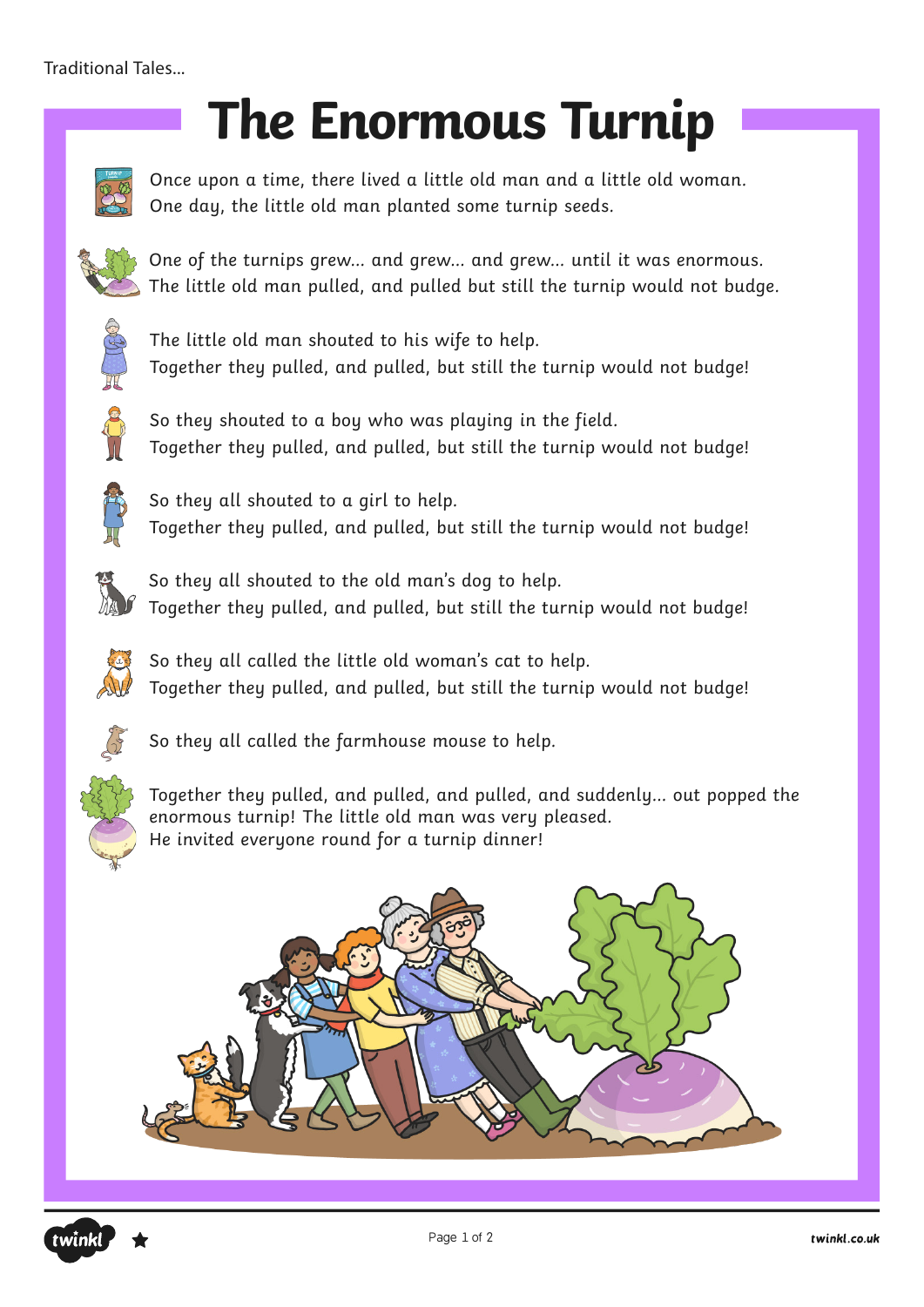Answer the questions below in full sentences.

1. Name three characters in the story.

2. What vegetable were they trying to pull up?

3. Who tried to pull it up on their own?

4. Who did the little old man call to help him first?

5. Who did they call to help them after the little old woman?

6. Where was the boy playing?

7. What pet did the little old man have?

8. What pet did the little old woman have?

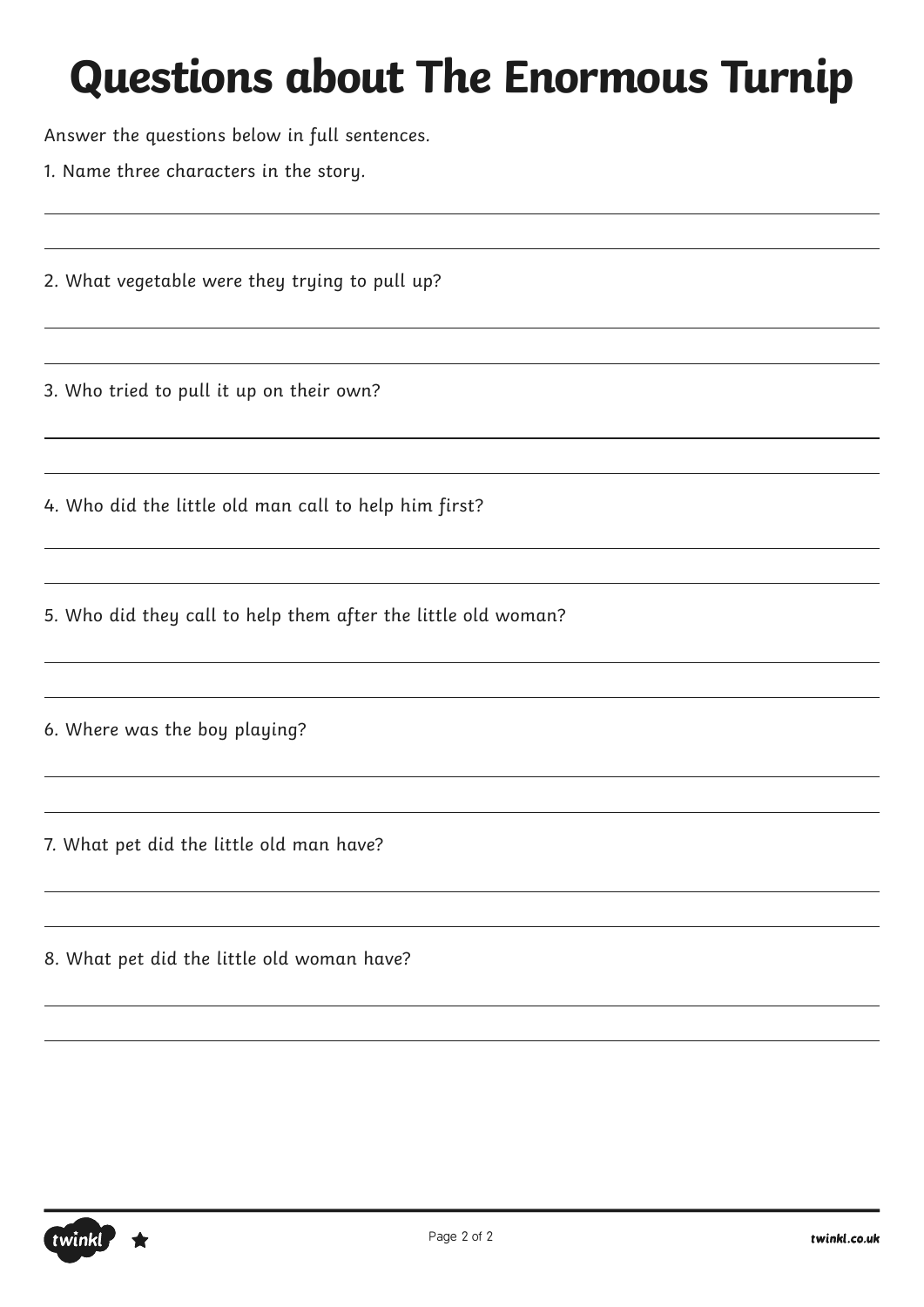#### **Answers**

- 1. Name 3 characters in the story. **Accept any 3: The little old man, little old woman, boy, girl, dog, cat and mouse.**
- 2. What vegetable were they trying to pull up? **They were all helping to pull up the enormous turnip.**
- 3. Who tried to pull it up on their own? **The little old man tried to pull it up on his own.**
- 4. Who did the little old man call to help him first? **The little old man shouted to his wife to help.**
- 5. Who did they call to help them after the little old woman? **They shouted to a boy to help.**
- 6. Where was the boy playing? **He was playing in the field.**
- 7. What pet did the little old man have? **The little old man had a dog.**
- 8. What pet did the little old woman have? **The little old woman had a cat.**

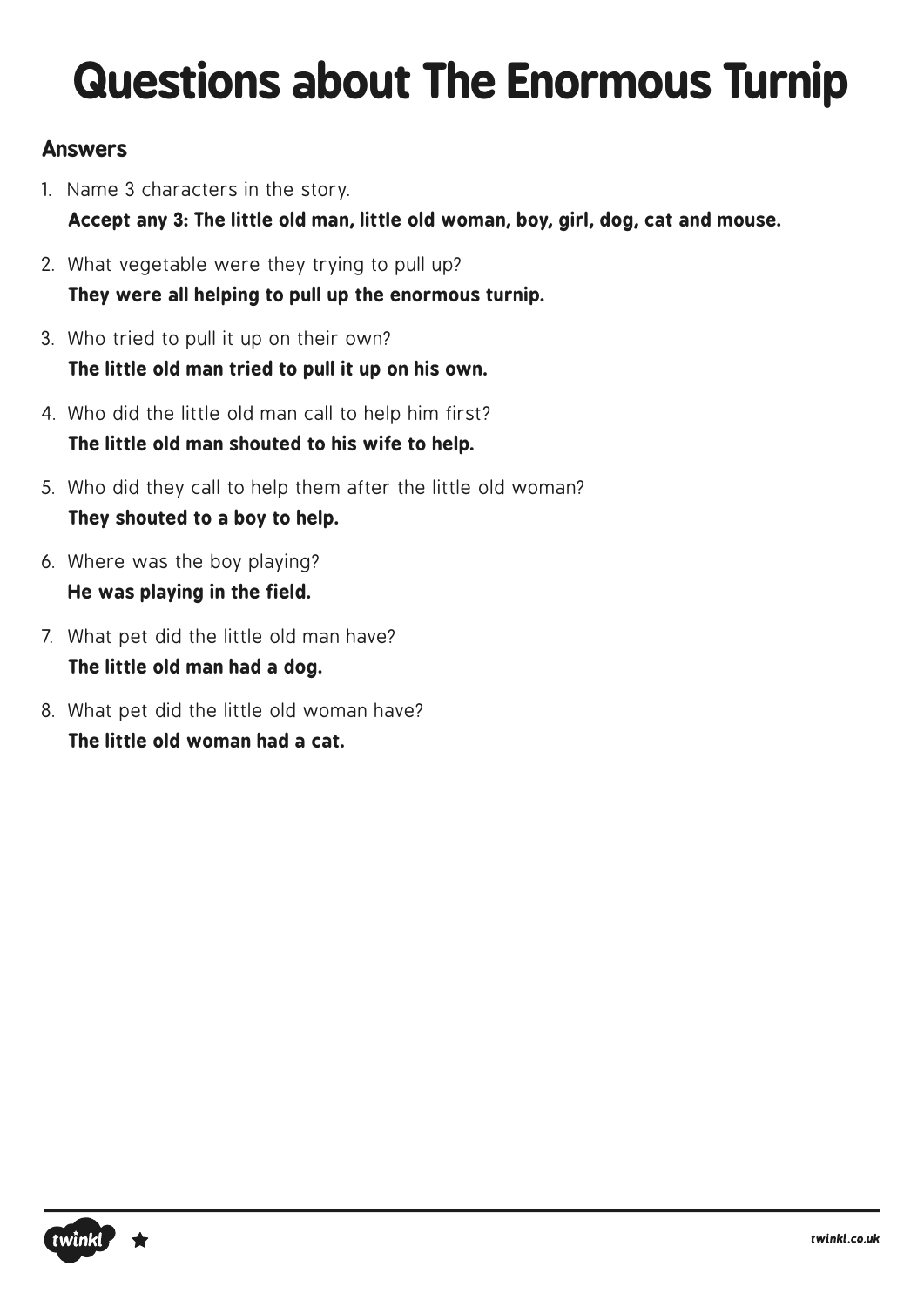## **The Enormous Turnip**



Once upon a time, there lived a little old man and a little old woman. One day, the little old man planted some turnip seeds. One of the turnips grew… and grew… and grew… until it was enormous.

The little old man pulled, and pulled, and pulled, but still the turnip would not budge. The little old man shouted to his wife to help. Together they pulled, and pulled, but still the turnip would not budge! So they shouted to a boy who was playing in the field. Together they pulled, and pulled, and pulled, but still the turnip would not budge!





Next, they all shouted to a girl to help them. Together they pulled, and pulled, and pulled, but still the turnip would not budge! So they all shouted to the old man's dog to help them. Together they pulled, and pulled, and pulled, but still the turnip would not budge!

Then, they all called the little old woman's cat to help. Together they pulled, and pulled, and pulled, but still the turnip would not budge! So they all called the farmhouse mouse to help.



Together they pulled, and pulled, and pulled, and suddenly… out popped the enormous turnip! The little old man was very pleased. He invited everyone round for a turnip dinner!



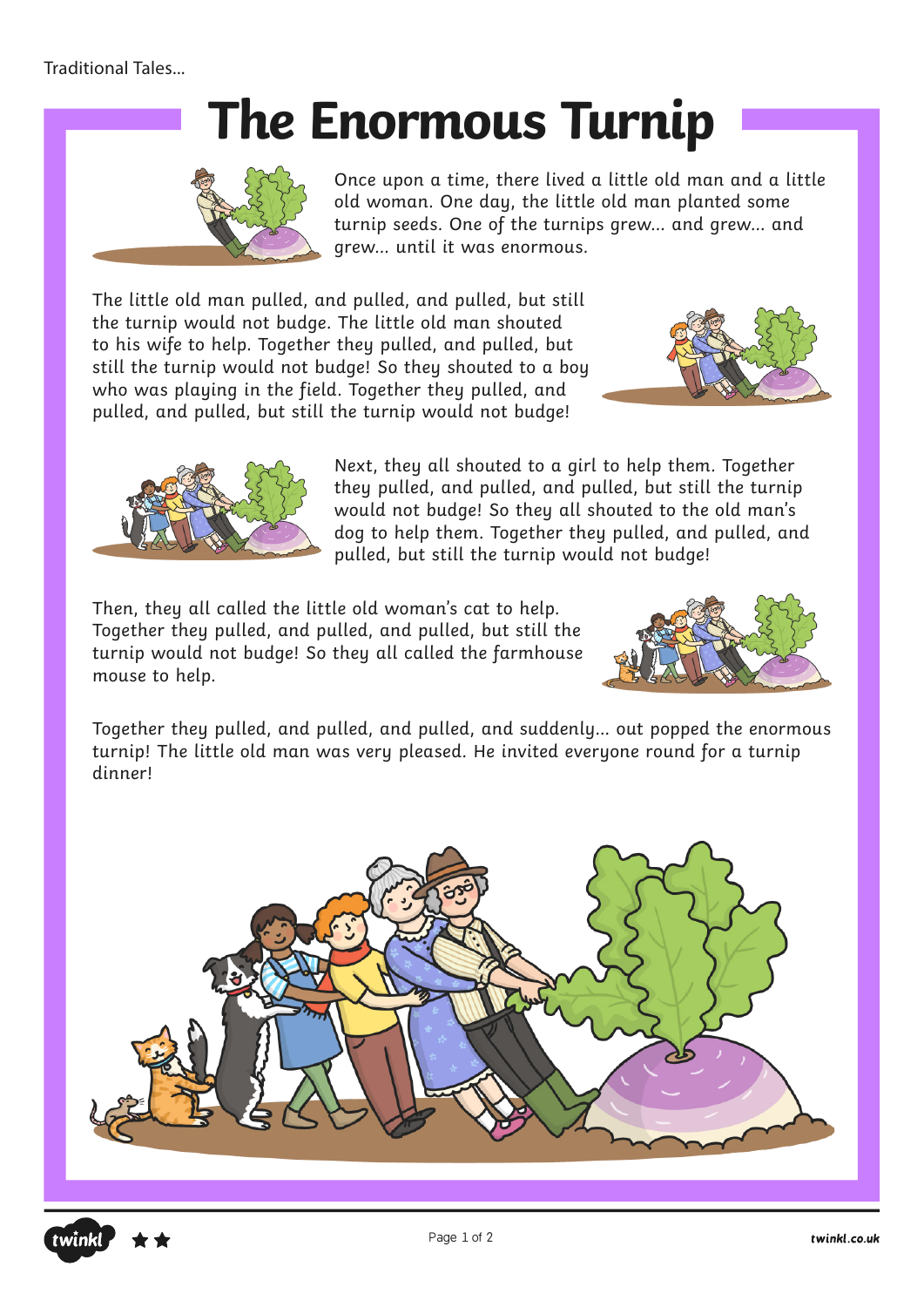Answer the questions below in full sentences.

1. Name five characters in the story.

2. Who did the little old man shout to for help first?

3. Who did they call to help them after the little old woman?

4. Who did they call to help them after the girl?

5. What pets did the little old man and woman have?

6. Who did they call to help them before the mouse?

7. What were they all helping to pull up?

8. How many characters did it take to pull it up?

9. What did the little old man do to thank everybody at the end?

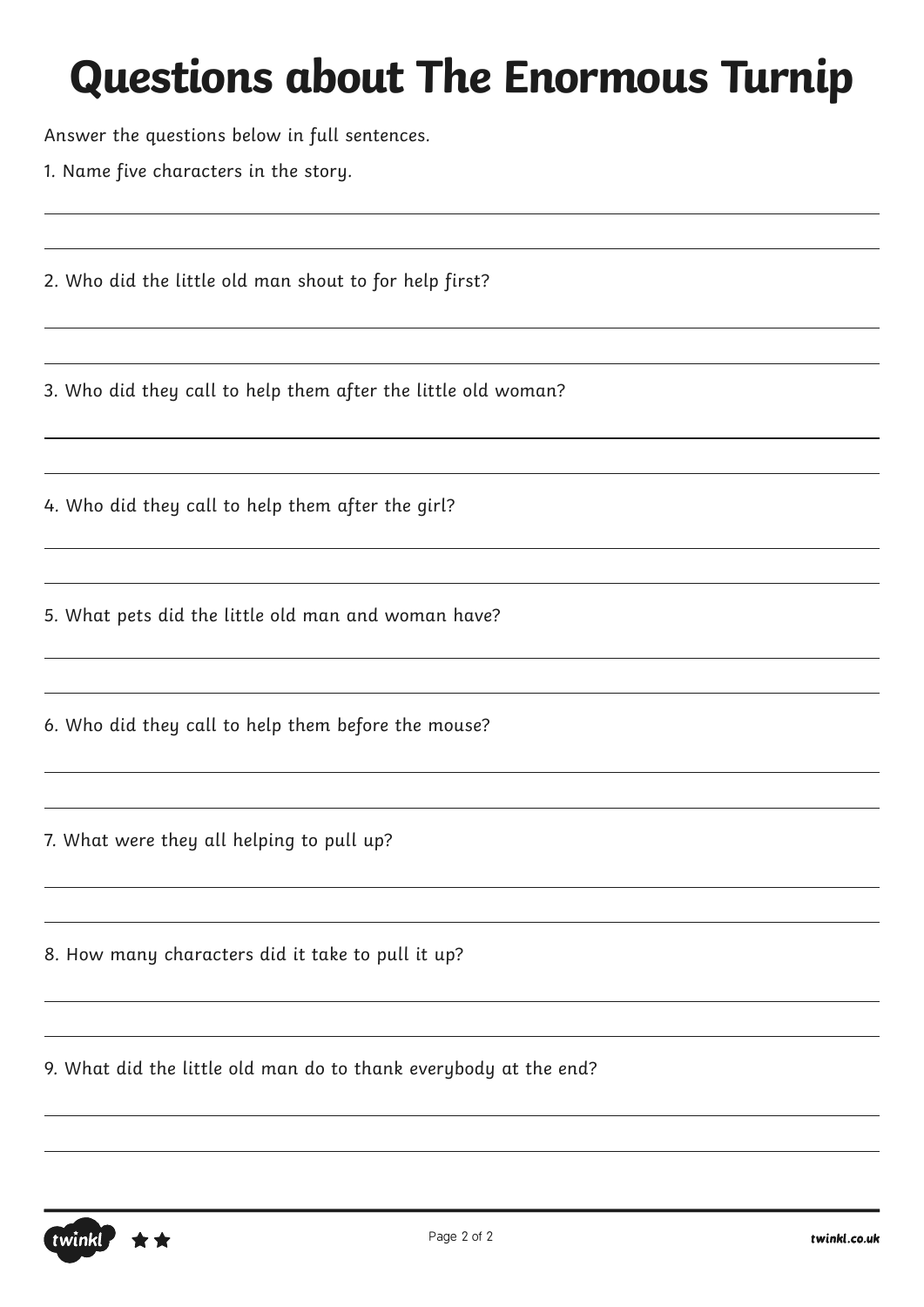#### **Answers**

- 1. Name 5 characters in the story. **Accept any 5: The little old man, little old woman, boy, girl, dog, cat and mouse.**
- 2. Who did the little old man shout to for help first? **The little old man shouted to his wife, the little old woman, to help first.**
- 3. Who did they call to help them after the little old woman? **Next, they shouted to a boy who was playing in the field.**
- 4. Who did they call to help them after the girl? **Then, they all shouted to the old man's dog to help them.**
- 5. What pets did the little old man and woman have? **The little old man had a dog and the little old woman had a cat.**
- 6. Who did they call to help them before the mouse? **They called the little old woman's cat to help before the mouse.**
- 7. What were they all helping to pull up? **They were all helping to pull up the enormous turnip.**
- 8. How many characters did it take to pull it up? **It took seven characters to pull up the turnip.**
- 9. What did the little old man do to thank everybody at the end? **He invited them for dinner to thank them.**

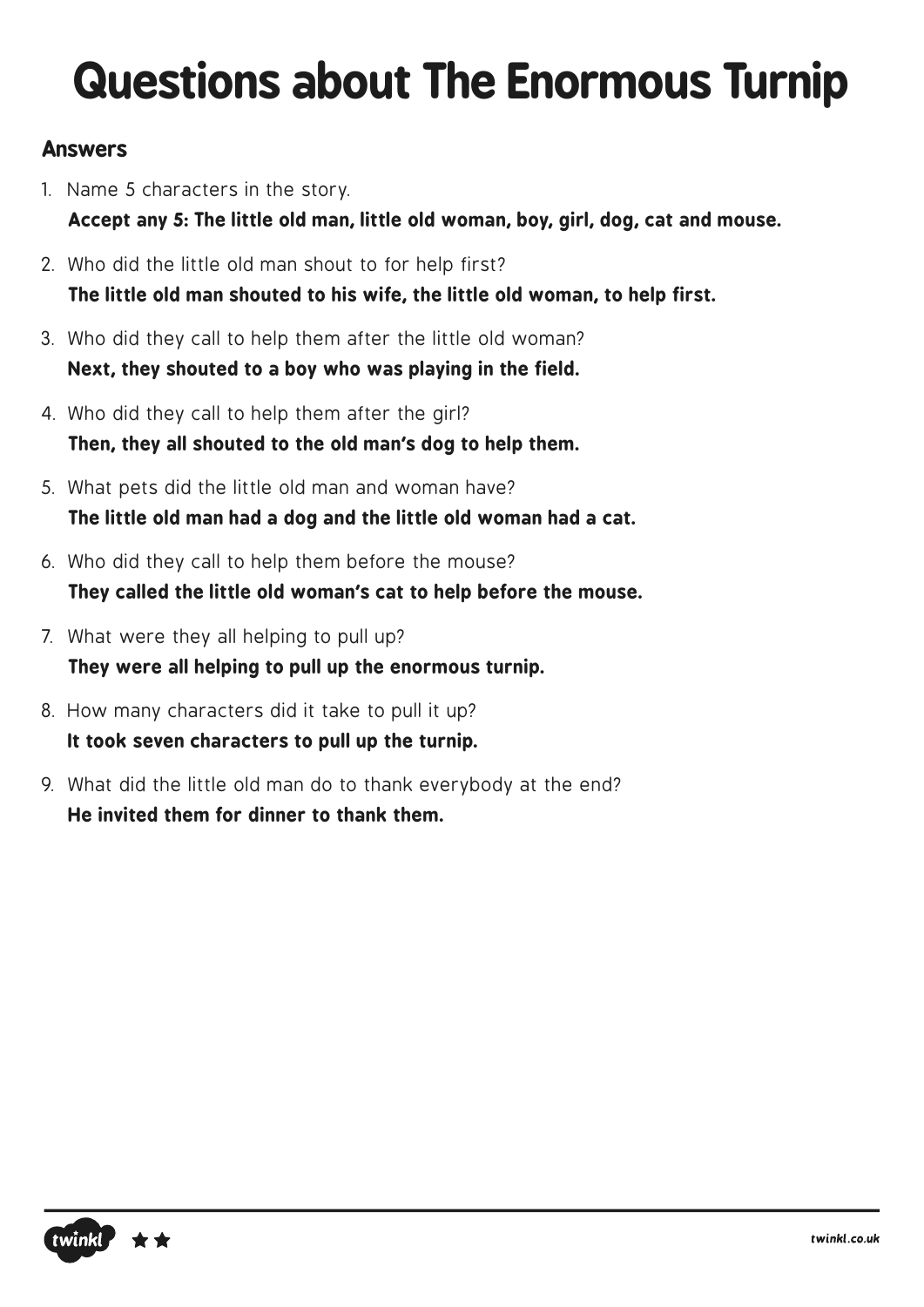## **The Enormous Turnip**



Once upon a time, there lived a little old man and a little old woman. One day, the little old man planted some turnip seeds. One of the turnips grew… and grew… and grew… until it was enormous.

The little old man pulled, and pulled, and pulled, but still the turnip would not budge. The little old man shouted to his wife to help. Together they pulled, and pulled, but still the turnip would not budge! So the little old man and the little old woman shouted to a boy who was playing in the field. Together they pulled, and pulled, and pulled, but still the turnip would not budge!





So the little old man, the little old woman and the boy shouted to a girl to help them. Together they pulled, and pulled, and pulled, but still the turnip would not budge! So the little old man, the little old woman, the boy and the girl shouted to the old man's dog to help them. Together they pulled, and pulled, and pulled, but still the turnip would not budge!

So the little old man, the little old woman, the boy, the girl and the dog called the little old woman's cat to help. Together they pulled, and pulled, and pulled, but still the turnip would not budge! So the little old man, the little old woman, the boy, the girl, the dog and the cat called the farmhouse mouse to help.



Together they pulled, and pulled, and pulled, and suddenly… out popped the enormous turnip! The little old man was very pleased. He invited everyone round for a turnip dinner!



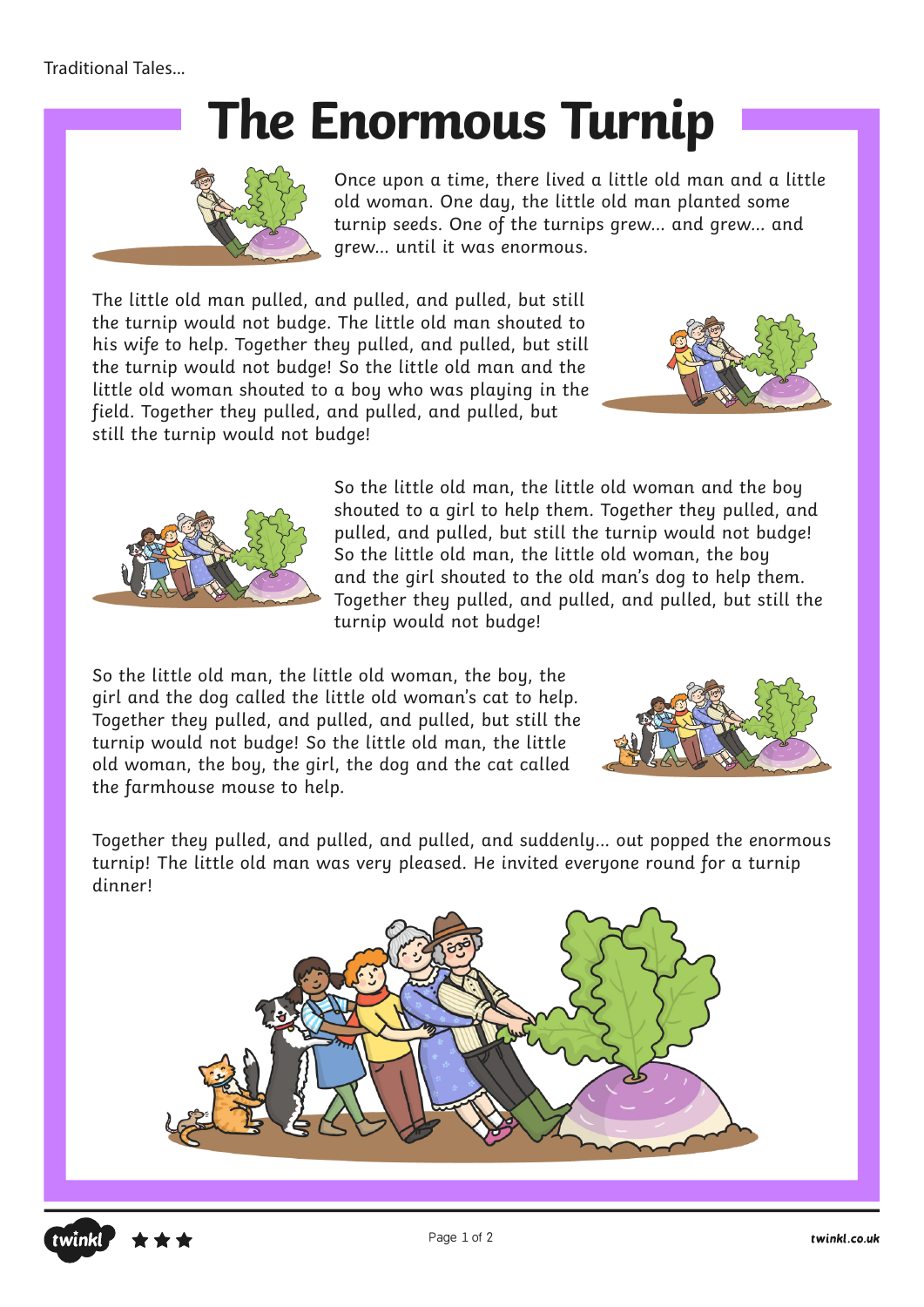Answer the questions below in full sentences.

1. Name all the characters in the story.

2. Who did they call for after the little old woman? Where was this character?

3. Who did they call to help them after the boy?

4. Which animals lived at the farmhouse?

5. Who did they call to help them before the cat?

6. Why do you think they wanted to pull up the turnip?

7. Why do you think the turnip wouldn't budge?

8. Describe the turnip using three adjectives.

9. How many characters did it take to pull out the turnip?

10. Why do you think the little old man invited everyone round for turnip dinner?